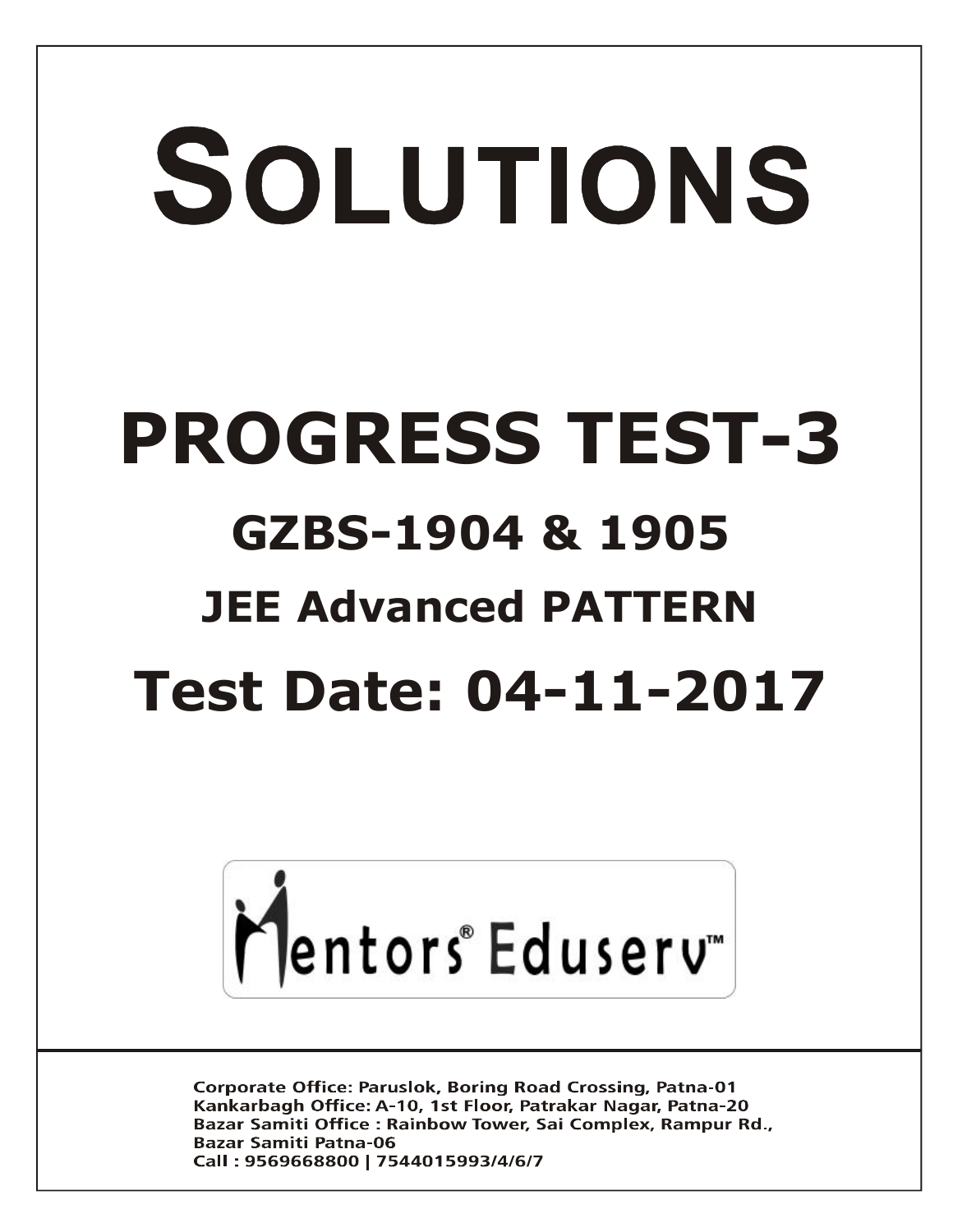## **CHEMISTRY**

### **1. (D)**

% of  $H = 7.7$ 

Assume % of C, O, S be 3x, 2x & 4x respectively

Hence,  $3x + 2x + 4x + 7.7 = 100$ 

 $x = 10.256$ 

| Element          | $\%$   |      | % At.wt   Simplest Ratio |
|------------------|--------|------|--------------------------|
|                  | 7.7    | 7.7  | 6                        |
| C                | 30.767 | 2.56 | 2                        |
| $\left( \right)$ | 20.511 | 1.28 |                          |
| S                | 41.022 | 1.28 |                          |

 $CF = C<sub>2</sub>H<sub>6</sub>SO$ 

Mix M.w. = 78

#### **2. (D)**

As distance from nucleus increase; the energy of electron increase. It maximixe as zero from  $\infty$  distance from nucleus.

#### **3. (A)**

As e move away from nucleus velocity of e decrease hence KE decrease

$$
v = 2.181 \times 10^6 \times \frac{z}{n} \text{ m/s}
$$

### **4. (C)**

Energy of 1 quantum = hv

 $= 6.626 \times 10^{-34} \times 7.5 \times 10^{14}$  J

Energy absorbed by 1.5 mole

 $1.5 \times 6.023 \times 10^{23} \times$ hv

 $= 4.48 \times 10^{5}$  J

#### **5. (B)**

 $E = \frac{hc}{\lambda}$ λ

 $=$  hc  $\times$  (wave no.)

 $=6.626 \times 10^{-34} \times 3 \times 10^8 \times 5 \times 10^5$  J

Mentors Eduserv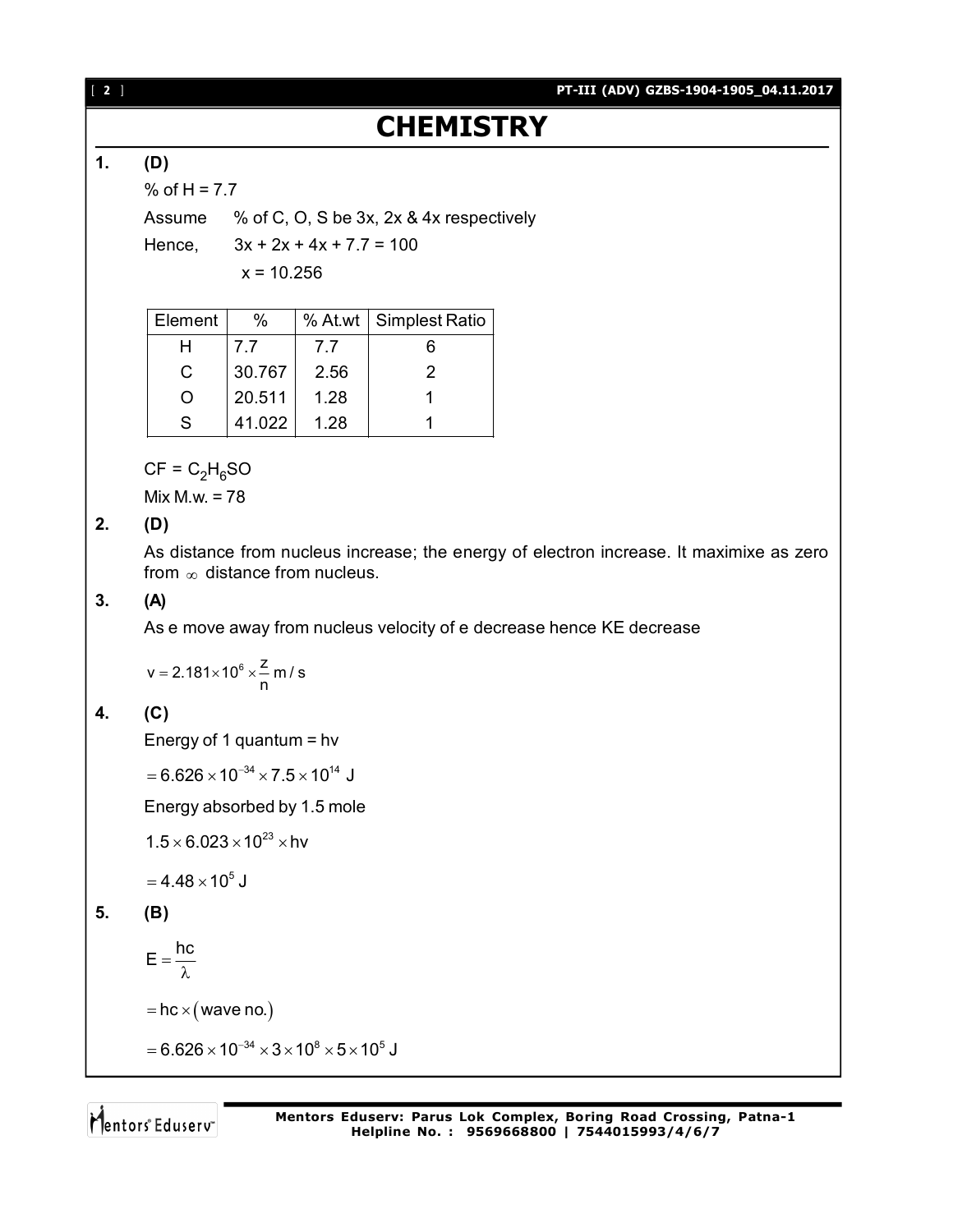#### **PT-III (ADV) GZBS-1904-1905\_04.11.2017** [ **3** ]

 $= 9.93 \times 10^{-20}$  J  $= 9.93 \times 10^{-23}$  kJ **6. (C)**  $n = \frac{1}{n}$  $V_n = \frac{V_1}{n}$  $\frac{1}{2} = \frac{1}{2}$  $V_2 = \frac{V_1}{2}$ **7. (A)**  $KE = \frac{1}{2}(-PE) = \frac{1}{2}(+3.02) = 1.51eV$ **8. (A)** Oleum is  $\mathsf{SO}_3^+$  +  $\mathsf{H}_2\mathsf{SO}_4^+$  $n_{SO_3} = n_{H_2O}$  $SO_3 + H_2O \rightarrow H_2SO_4$ 9g  $\frac{wt}{\rho} = \frac{9}{\rho_0} \Rightarrow wt_{\rho_0} = 40g$  $\frac{\text{m}}{80} = \frac{3}{80}$   $\Rightarrow$  wt<sub>so<sub>3</sub></sub> = 40g in 100g oleum **9. (B, C)** 3 mole  $C_2H_6$  $2^{\mathsf{1}}$ 6 2 4  $\times$  10<sup>24</sup>  $_{2}H_{6}$  6  $\times$  10<sup>23</sup>  $\frac{60}{20}$  = 2 mole C<sub>2</sub>H  $\frac{30}{20}$  – 2 mole  $\frac{6}{2}$   $\frac{16}{6}$  –  $\frac{2.4 \times 10}{2}$ 5 mole  $\text{C}_2\text{H}_{6}$  6  $\times$  10  $+\frac{80}{30}$  = 2 mole C<sub>2</sub>H<sub>6</sub><br> $-\frac{2.4 \times}{2.1}$  $\times$ (5–4) mole  $\rm C_2H_6$  = 1 mole  $\rm C_2H_6$  $2^{11}6$   $\rightarrow$  2  $2^{12}$   $\sim$  200  $\frac{1}{2}$  $C_2H_6 + \frac{7}{2}O_2 \rightarrow 2CO_2 + 3H_2O$ 2  $+\frac{1}{2}O_2 \rightarrow 2CO_2 + 3$  $V_{CO_2}$  = 2  $\times$  22.4 = 44.8 lit  $M_{H_2O} = 3 \times 18 = 54 g$ **10. (B,C,D)**  $V = 2.18 \times 10^6 \times \left(\frac{Z}{I}\right)$ h  $=2.18\times10^{6} \times \left(\frac{z}{h}\right)$ 

$$
\bigg| \bigg| \bigg| \text{entors}^* \text{Eduser} \big|
$$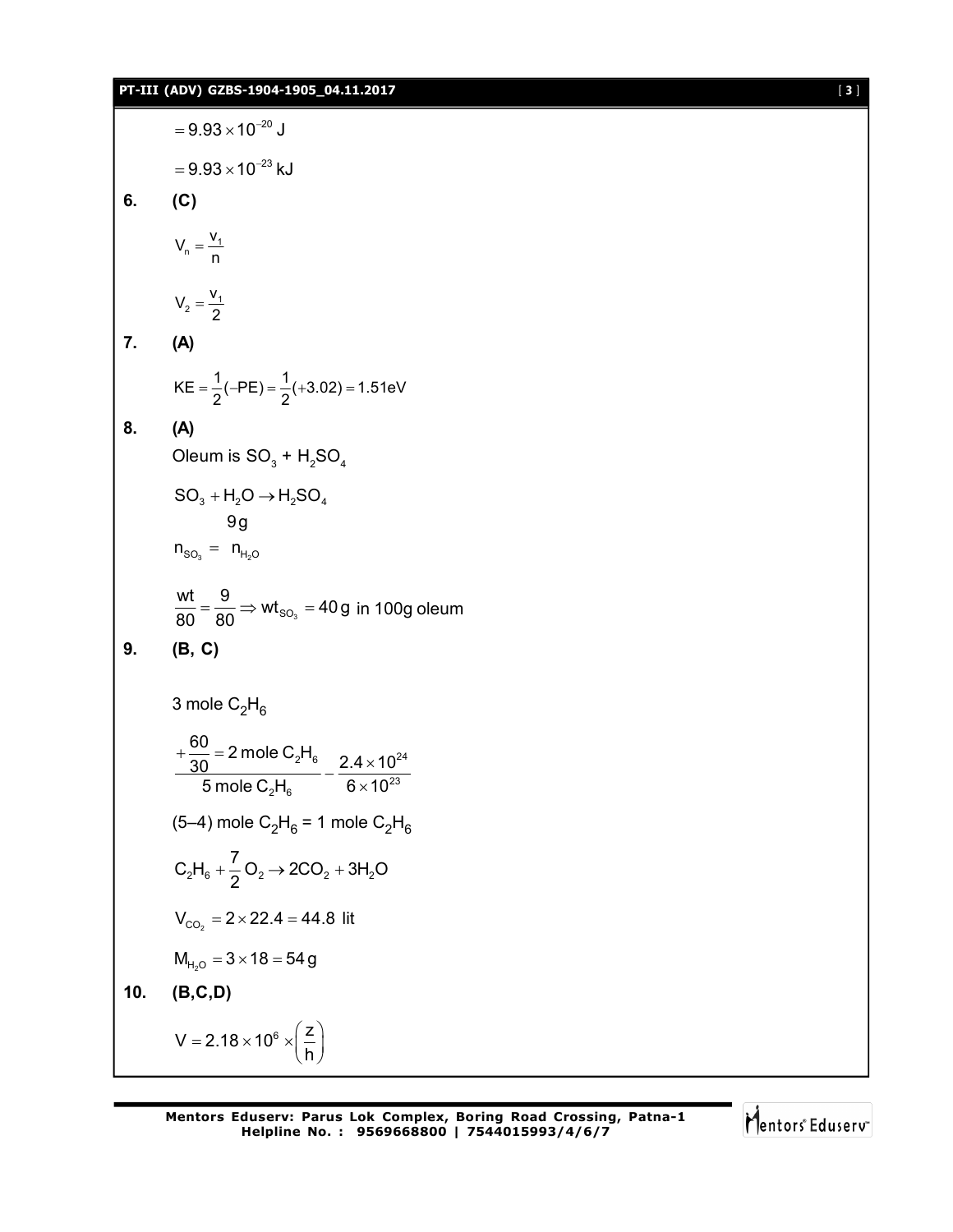|  | PT-III (ADV) GZBS-1904-1905 04.11.2017 |
|--|----------------------------------------|
|--|----------------------------------------|

|     | $x = 0.529 \times \frac{h^2}{z}$                                                                   |
|-----|----------------------------------------------------------------------------------------------------|
|     | $KE = 13.6 \times \frac{Z^2}{n^2}$                                                                 |
|     | $PE = -27.2 \times \frac{Z^2}{n^2}$                                                                |
|     | 11. (A, C)                                                                                         |
|     | [Cation] = $\frac{1 \times 100 + 3 \times 100 + 1 \times 200}{400}$ = 6 / 4 = 3 / 2 M              |
|     | $[ \text{Anion}] = \frac{1 \times 100 + 3 \times 100 + 2 \times 1 \times 200}{400} = 2 \text{ M}$  |
|     | 12. (A, B, D)                                                                                      |
|     | Orbit angular momentum = $\frac{nh}{2\pi}$                                                         |
|     | $n = 1, 2, 3, 4, 5$                                                                                |
|     | angular momentum = $0.5, \frac{h}{\pi}, \frac{1h}{\pi}, \frac{1.5h}{\pi}, \frac{2h}{\pi}$ So, on.  |
| 13. | (8)                                                                                                |
|     | $BE = 246.5$ kJ/mole = 2.56 eV/molecule                                                            |
|     | Ephoton = $\frac{12400}{4450}$ = 2.78 eV                                                           |
|     | KE of iodine atom = $2.78 - 2.56 = 0.22$ .                                                         |
|     | % = $\frac{0.22}{2.78} \times 100 = 8$                                                             |
| 14. | (8)                                                                                                |
|     | Molality = $\frac{3.2}{1 \times 0.4}$ = 8 m                                                        |
| 15. | (5)                                                                                                |
|     | $M_f = 2.6 = \frac{x \times 5 + 20 \times 2}{(20 + x)} = \frac{40 + 5x}{20 + x} \Rightarrow x = 5$ |
| 16. | (3)                                                                                                |
|     |                                                                                                    |

Mentors<sup>e</sup> Eduserv<sup>-</sup>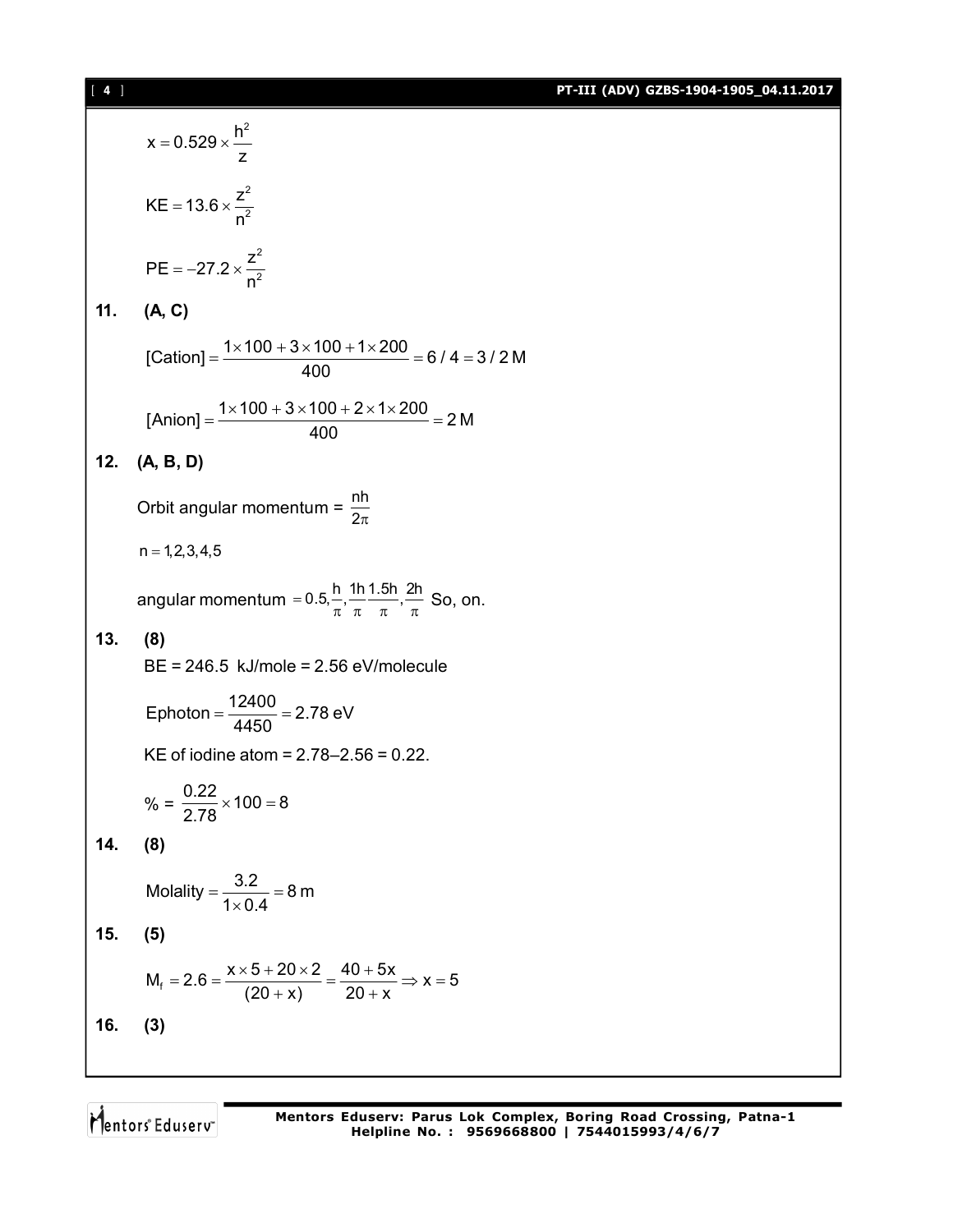#### **PT-III (ADV) GZBS-1904-1905\_04.11.2017** [ **5** ]

**17. (3)**  $\Delta E = E_3 - E_2 = 1.9 \text{ eV} \cdot z^2 = 17$  $(z^2 = 3)$ **18. (3)** No. of 9–atom of C = no. of mole of CO<sub>2</sub> =  $\frac{132}{44}$  = 3 44  $=$ **19. (A) - S; (B) - R; (C) - Q; (D) - P**  $K \cdot E \cdot \Big|_{n=2}^{He^+} = 13.6$  eV  $\cdot$  E  $\cdot \Big|_{n=2}^{n}$  = 1  $\frac{h}{\sqrt{2h}} = \sqrt{\frac{h^2}{2(1.60 \text{ A})^2}} = \sqrt{\frac{150}{12.8 \text{ A}}}$ 2mK E V2mK E V13.6  $\lambda = \frac{1}{\sqrt{2(1-x^2)}} = \sqrt{\frac{1}{2(1-x^2)}} = \sqrt{\frac{1}{100}}$ ·E ∖2mK∙ **20. (A) - Q; (B) - S; (C) - P; (D) - R PHYSICS 21. (B) 22. [C]**  $a_{_1}$  =  $a_{_2}$  = 1 and  $a_1^2 + a_2^2 + 2a_1a_2 \cos\theta = (\sqrt{3})^2 = 3$ Or  $1+1+2\cos\theta = 3$  or  $\cos\theta = \frac{1}{2}$ 1 Now  $(\vec{a}_1 - \vec{a}_2)$   $(2\vec{a}_1 + \vec{a}_2) = 2a_1^2 - a_2^2 - a_1a_2 \cos\theta$  $= 2 - 1 - \frac{1}{2} = \frac{1}{2}$ **23. (C) 24. (B)**  $100 = 0.8\%$ 25 5 1  $\frac{\Delta T}{T} \times 100 = \frac{5}{25} \times 100 =$ *T T*

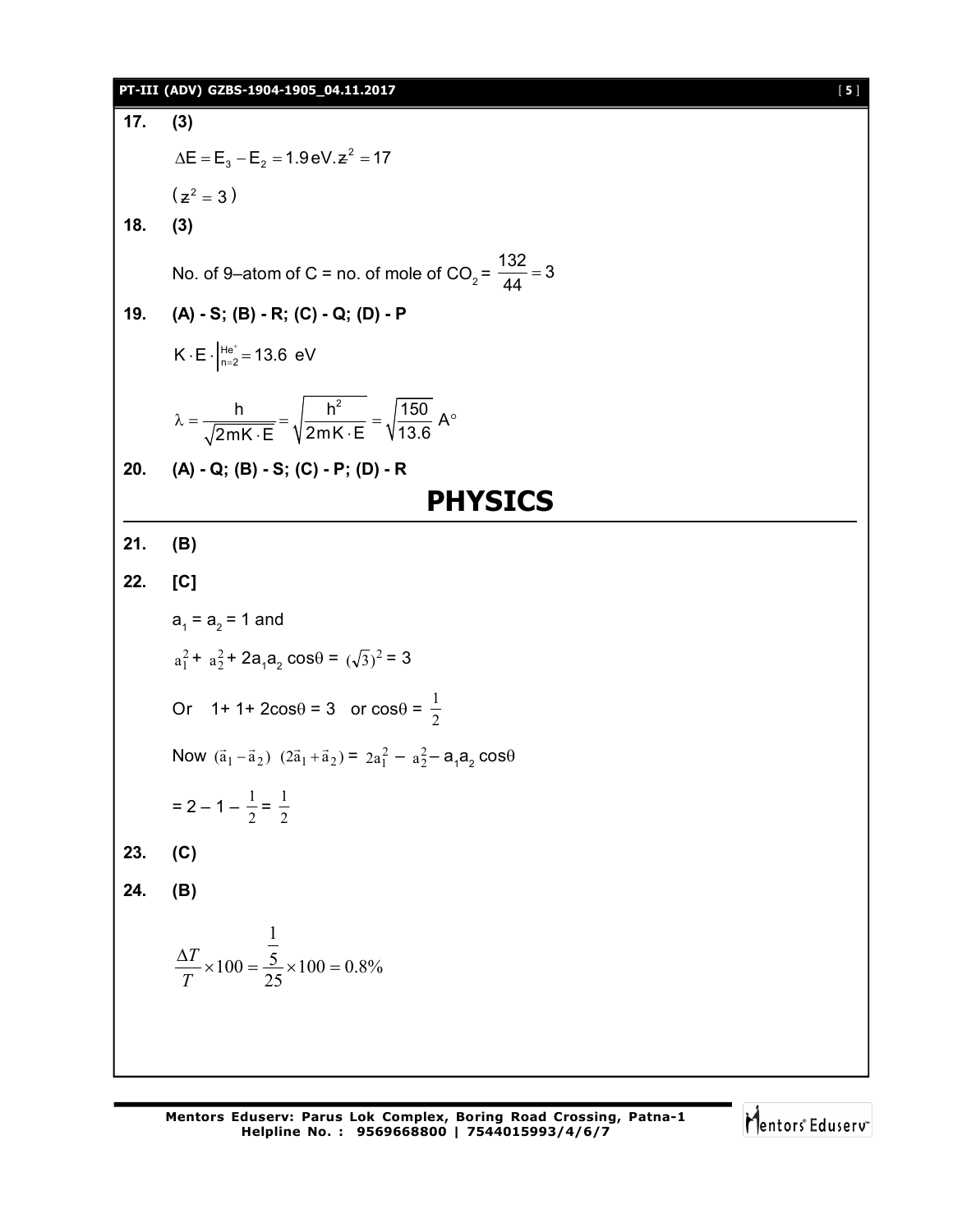| [6] |                                                                     |                                                                                | PT-III (ADV) GZBS-1904-1905_04.11.2017                                                                               |
|-----|---------------------------------------------------------------------|--------------------------------------------------------------------------------|----------------------------------------------------------------------------------------------------------------------|
| 25. | (A)                                                                 |                                                                                |                                                                                                                      |
|     | Dimension of $\frac{a}{V^2}$ must be that of pressure               |                                                                                |                                                                                                                      |
|     | $\frac{MLT^{-2}}{L^2} = \frac{a}{I^6}$                              |                                                                                |                                                                                                                      |
|     | $a = ML^{5}T^{-2}$                                                  |                                                                                |                                                                                                                      |
| 26. | (C)                                                                 |                                                                                |                                                                                                                      |
|     | $mg - B = mf$                                                       |                                                                                |                                                                                                                      |
|     | $\therefore$ B – (m – m')g = (m – m')f                              |                                                                                |                                                                                                                      |
|     | $\Rightarrow$ m'g = (2m - m')f $\Rightarrow$ m' = $\frac{2mf}{g+f}$ |                                                                                |                                                                                                                      |
|     | $\therefore \Rightarrow$ $W' = \frac{2Wf}{g+f}$                     |                                                                                |                                                                                                                      |
| 27. | (C)                                                                 |                                                                                |                                                                                                                      |
|     |                                                                     |                                                                                | Frictional force will balance the weight of hanging portion of rope. $\frac{m l'}{l} g = \mu \frac{m}{l} (l - l') g$ |
|     | $I' = \mu I - \mu I'$                                               | $f_i \xleftarrow{l-l'}$<br>$\downarrow l'$<br>$\downarrow$<br>$\frac{ml'}{l}g$ |                                                                                                                      |
|     | $I' = \frac{\mu I}{1 + \mu}$                                        |                                                                                |                                                                                                                      |
| 28. | (B)                                                                 |                                                                                |                                                                                                                      |
|     | $ \Delta \vec{v} $ = 5 m/s                                          |                                                                                | $\vec{v}_2$                                                                                                          |
|     | $\vec{a}$ = 1 m/s <sup>2</sup> (towards north–west)                 |                                                                                |                                                                                                                      |
| 29. | (A, C, D)                                                           |                                                                                |                                                                                                                      |
|     | $T_2 \sin \theta_2 = mg$<br>$\ldots$ (i)                            |                                                                                | $T_1 \cos \theta_1 = mg + T_2 \cos \theta_2$                                                                         |
|     | $T_2 \cos\theta_2 = mg$<br>$\ldots$ (ii)                            |                                                                                | $T_1 \sin \theta_1 = T_2 \sin \theta_2$                                                                              |

Mentors<sup>®</sup> Eduserv<sup>®</sup>

**Mentors Eduserv: Parus Lok Complex, Boring Road Crossing, Patna-1 Helpline No. : 9569668800 | 7544015993/4/6/7**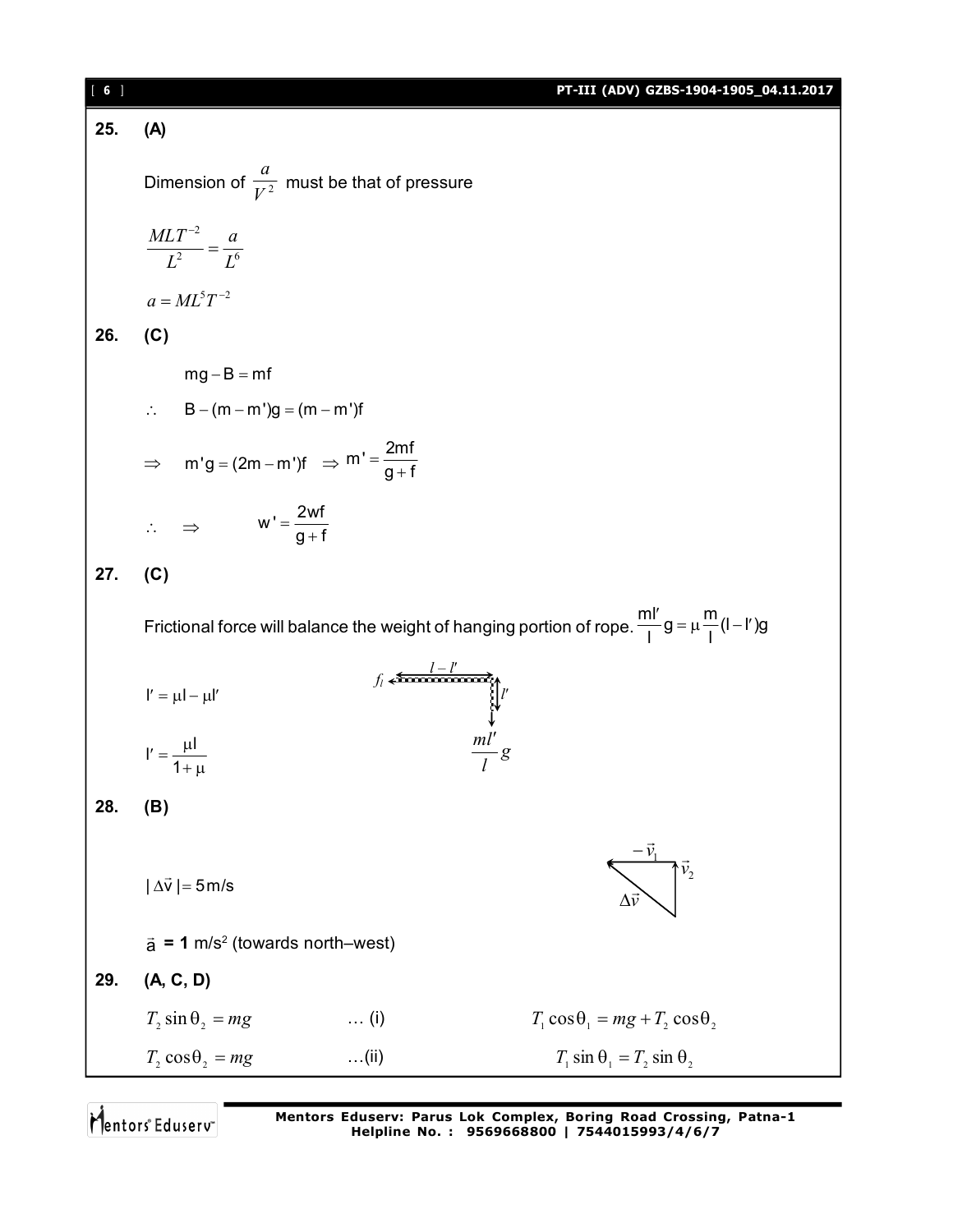

Mentors Eduserv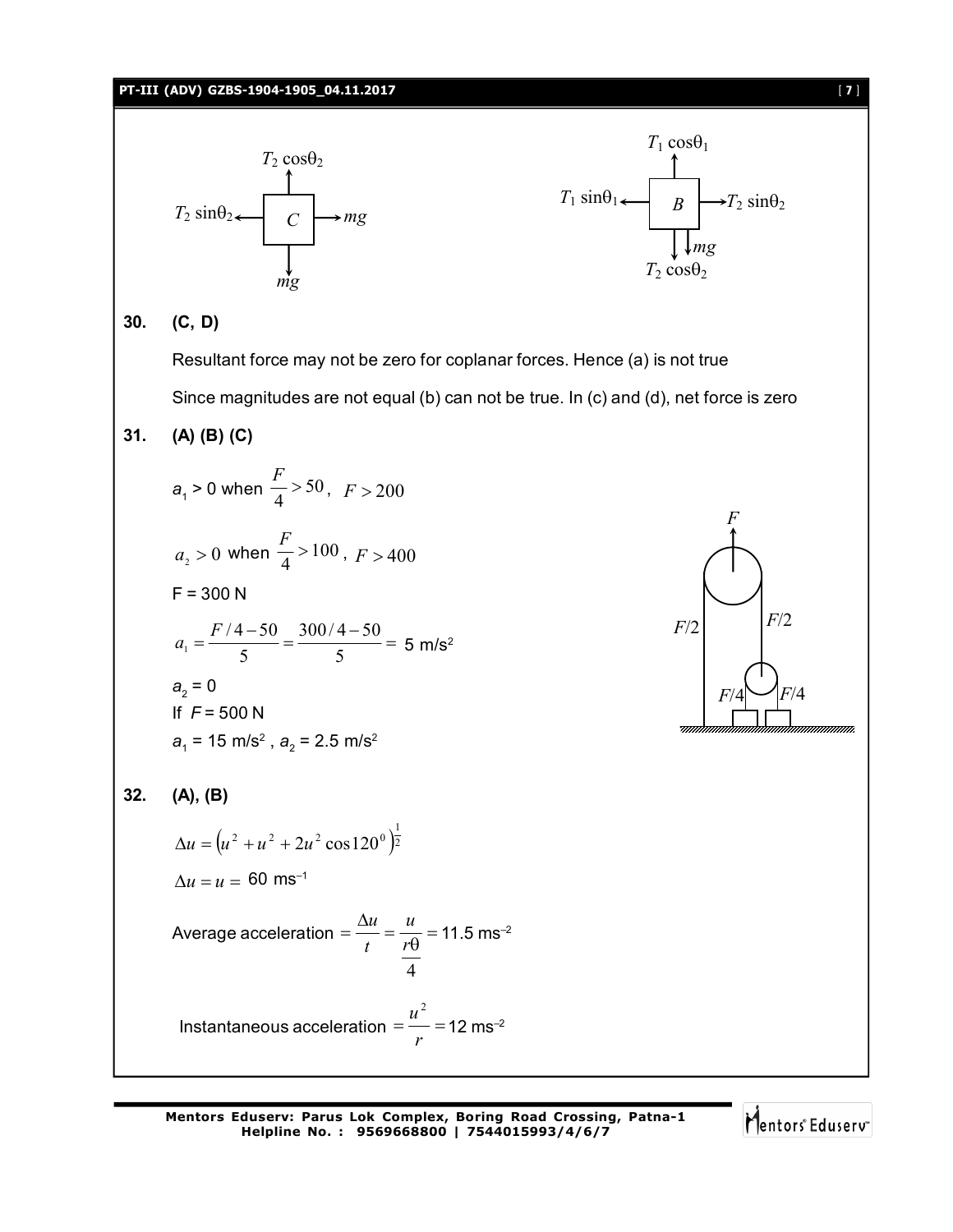| [8] | PT-III (ADV) GZBS-1904-1905_04.11.2017                                                |
|-----|---------------------------------------------------------------------------------------|
| 33. | (4)                                                                                   |
|     | $\sin x + \cos x = \sqrt{2}$<br>$\mathbb{R}^{\mathbb{Z}_2}$                           |
|     | on squaring $\Rightarrow$ sin <sup>2</sup> x + cos <sup>2</sup> x + 2 sin x cos x = 2 |
|     | $sin 2x = 1$                                                                          |
|     | and $\frac{1}{\sin^6 x + \cos^6 x} = \frac{1}{1 - 3\sin^2 x \cos^2 x}$                |
|     | $=\frac{1}{1-\frac{3}{4}\sin^2 2x}=\frac{1}{1-\frac{3}{4}(1)^2}$<br>using $eq^n$ (1)  |
|     | $=\frac{4}{4-3}=4$                                                                    |
| 34. | (9)                                                                                   |
|     | $y = \sqrt{3 + x^2}$                                                                  |
|     | $\frac{dy}{dx} = \frac{x}{\sqrt{3 + x^2}}$                                            |
|     | $\frac{d^2y}{dx^2} = \frac{\sqrt{(3 + x^2)} - \frac{x^2}{\sqrt{3 + x^2}}}{(3 + x^2)}$ |
|     | $=\frac{3+x^2-x^2}{(3+x^2)^{3/2}}=\frac{3}{(3+x^2)^{3/2}}$                            |
|     | $\left(\frac{d^2y}{dx^2}\right) = \frac{3}{(3+6)^{3/2}} = \frac{3}{27}$               |
|     | $\frac{1}{\frac{d^2y}{dx^2}} = 9$                                                     |
| 35. | (2)                                                                                   |
|     | $y = \frac{x^3}{3} - \frac{5}{2}x^2 + 6x + 4$                                         |

Mentors<sup>®</sup> Eduserv<sup>®</sup>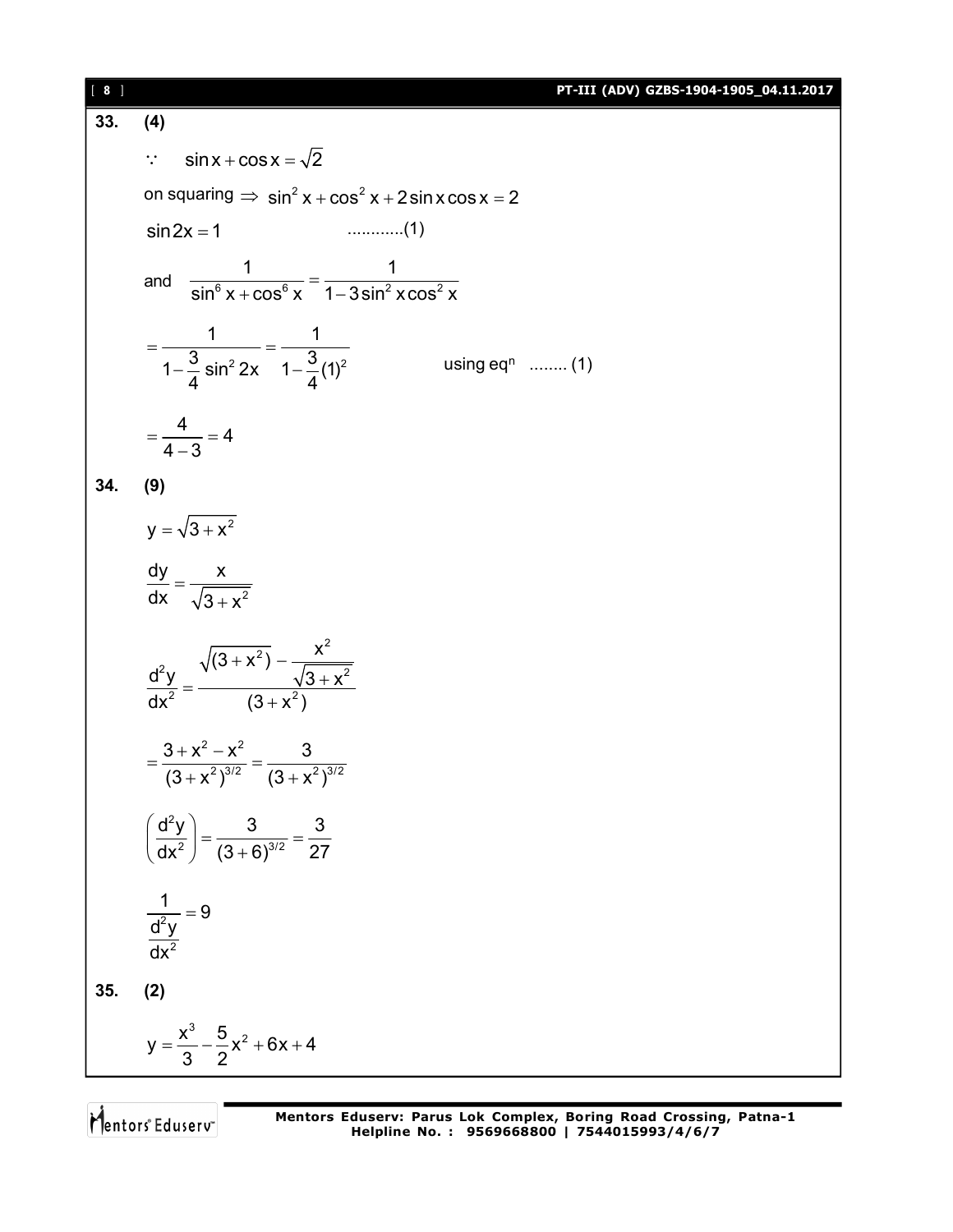#### **PT-III (ADV) GZBS-1904-1905\_04.11.2017** [ **9** ]

$$
\frac{dy}{dx} = x^2 - 5x + 6 \dots (1)
$$
\nif  $x^2 - 5x + 6 = 0$   
\n $x = 2, 3$   
\nAgain diff. (1)  
\n
$$
\frac{d^2y}{dx^2} = 2x - 5
$$
\nat  $x = 2$   $\frac{d^2y}{dx^2} = -1 < 0$   
\nso maximum at  $x = 2$ .  
\n36. (2)  
\n
$$
\frac{a = 10ms^{-2}}{a = 10ms^{-2}}
$$
\n150 - Tcos37° = 10a  
\n50N  
\n
$$
\frac{1}{5} \cdot \frac{1}{3} \cdot \frac{1}{3} \cdot \frac{1}{3} \cdot \frac{1}{3} \cdot \frac{1}{3} \cdot \frac{1}{3} \cdot \frac{1}{3} \cdot \frac{1}{3} \cdot \frac{1}{3} \cdot \frac{1}{3} \cdot \frac{1}{3} \cdot \frac{1}{3} \cdot \frac{1}{3} \cdot \frac{1}{3} \cdot \frac{1}{3} \cdot \frac{1}{3} \cdot \frac{1}{3} \cdot \frac{1}{3} \cdot \frac{1}{3} \cdot \frac{1}{3} \cdot \frac{1}{3} \cdot \frac{1}{3} \cdot \frac{1}{3} \cdot \frac{1}{3} \cdot \frac{1}{3} \cdot \frac{1}{3} \cdot \frac{1}{3} \cdot \frac{1}{3} \cdot \frac{1}{3} \cdot \frac{1}{3} \cdot \frac{1}{3} \cdot \frac{1}{3} \cdot \frac{1}{3} \cdot \frac{1}{3} \cdot \frac{1}{3} \cdot \frac{1}{3} \cdot \frac{1}{3} \cdot \frac{1}{3} \cdot \frac{1}{3} \cdot \frac{1}{3} \cdot \frac{1}{3} \cdot \frac{1}{3} \cdot \frac{1}{3} \cdot \frac{1}{3} \cdot \frac{1}{3} \cdot \frac{1}{3} \cdot \frac{1}{3} \cdot \frac{1}{3} \cdot \frac{1}{3} \cdot \frac{1}{3} \cdot \frac{1}{3} \cdot \frac{1}{3} \cdot \frac{1}{3} \cdot \frac{1}{3} \cdot \frac{1}{3} \cdot \frac{1}{3} \cdot \frac{1}{3} \cdot \frac{1}{3} \cdot \frac{1}{3} \cdot
$$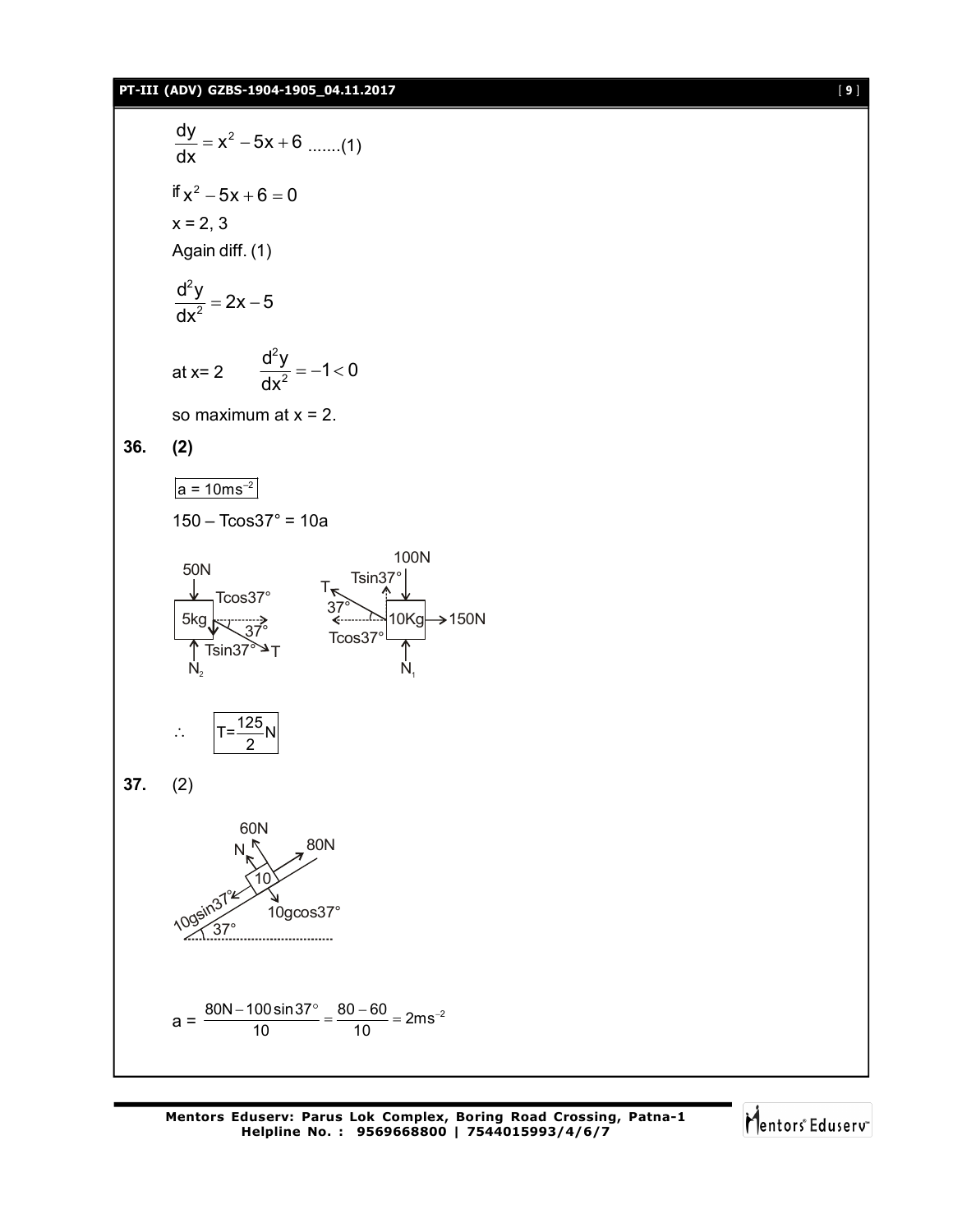

Mentors Eduserv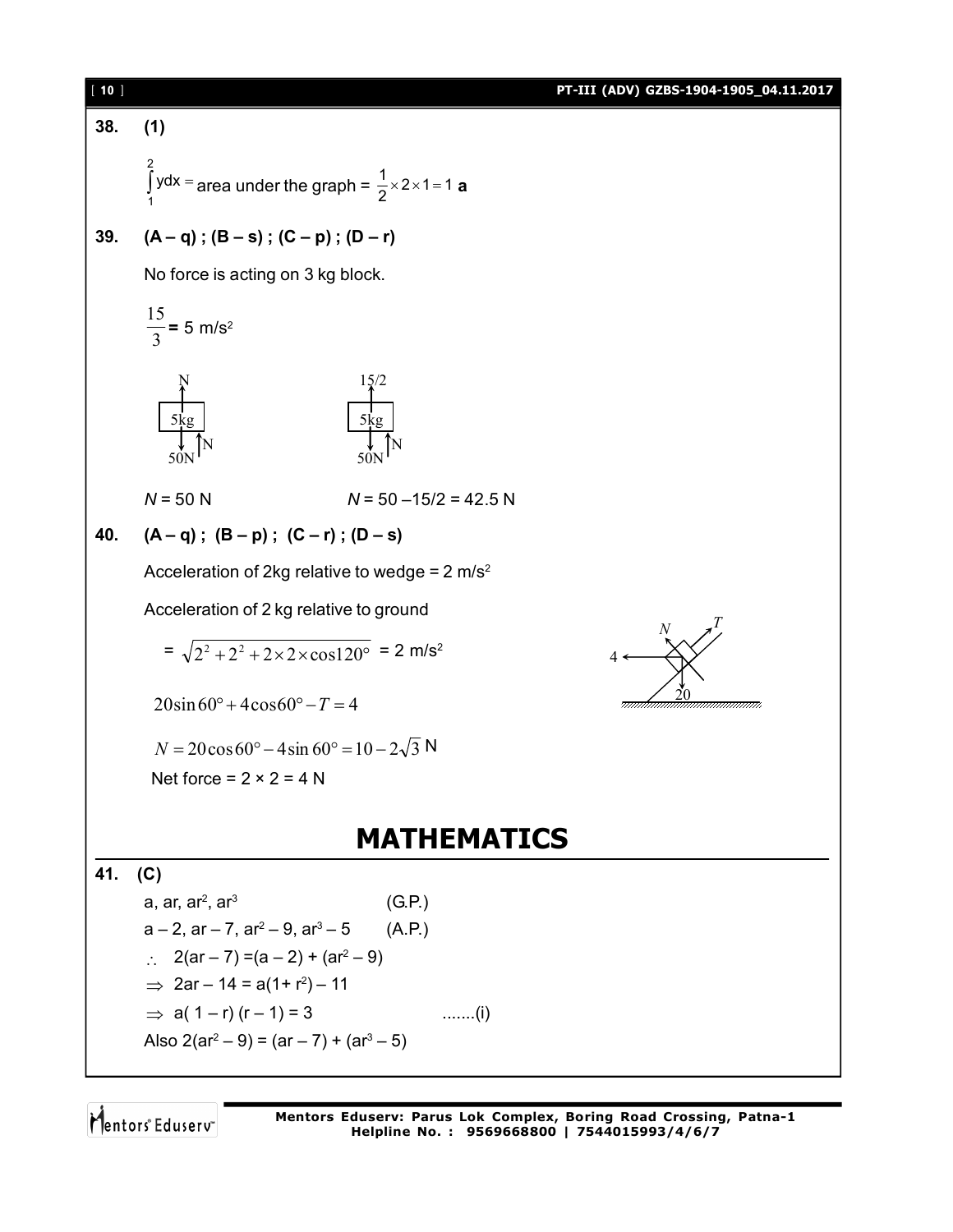#### **PT-III (ADV) GZBS-1904-1905\_04.11.2017** [ **11** ]

 $\Rightarrow$  2ar<sup>2</sup> – 18 = ar (1 + r<sup>2</sup>) – 12  $\Rightarrow$  a.r(r – 1)(1 – r) = 6 .......(ii) From (i) & (ii),  $r = 2$  and  $a = -3$ : third term of A. P. =  $ar^2 - 9 = (-3)(2)^2 - 9 = -12 - 9 = -21$ **42. (B)**  $x = \frac{z^{1/3}}{2}$ ,  $y = \frac{z^{1/6}}{2}$ ; if  $xy = z^{3/2}$ ;  $\frac{z^{1/3}}{2}$ ,  $\frac{z^{1/6}}{z^{1/6}} = z^{3/2} \Rightarrow z = \frac{1}{1.2}$  $2^{2}$  5  $2^{2}$  5  $10$  $=\frac{2}{\epsilon}$ , y =  $\frac{2}{\epsilon}$ ; if xy =  $z^{3/2}$ ;  $\frac{2}{\epsilon}$ .  $\frac{2}{\epsilon}$  =  $z^{3/2} \Rightarrow z = -$ **43. (C)** Let  $s = cos 0 + cos 2\theta + cos 4\theta + ... + cos 10\theta$ , then  $2\sin\theta$ .s =  $2\sin\theta$ [cos0 + cos2 $\theta$  + cos4 $\theta$  + ... + cos10 $\theta$ ]  $=$   $(\sin \theta + \sin \theta) + (\sin 3\theta - \sin \theta) + \dots + (\sin 11\theta - \sin 9\theta)$  $\Rightarrow$  2 sin  $\theta \cdot$  s = (sin  $\theta$  + sin 11 $\theta$ ) or,  $2\sin\theta \cdot s = 2\sin 6\theta \cdot \sin 5\theta$  $s = \frac{2\sin 6\theta \cdot \cos 5\theta}{2 \cdot 2 \cdot 2} = \frac{\sin n\theta \cdot \cos m}{2 \cdot 2 \cdot 3}$  $2\sin\theta$  sin  $\therefore$  s =  $\frac{2\sin 6\theta \cdot \cos 5\theta}{2\sin 6\theta} = \frac{\sin n\theta \cdot \cos m\theta}{n\sin n\theta}$  $\theta$  sin $\theta$ :  $n = 6$ ,  $m = 5$ **44. (C)**  $\cos\frac{\pi}{2} \cdot \cos\frac{2\pi}{7} \cdot \cos\frac{4\pi}{7} - \cos\left(\frac{\pi}{2} - \frac{\pi}{11}\right) \cos\left(\frac{\pi}{2} - \frac{3\pi}{11}\right) \cos\left(\frac{\pi}{2} - \frac{5\pi}{11}\right)$  $7^{111}$   $7^{111}$   $7^{111}$   $(2 \t14)^{11}$   $(2 \t14)^{11}$   $(2 \t14)^{11}$  $\frac{\pi}{7}$ .cos $\frac{2\pi}{7}$ .cos $\frac{4\pi}{7}$  - cos $\left(\frac{\pi}{2} - \frac{\pi}{14}\right)$ cos $\left(\frac{\pi}{2} - \frac{3\pi}{14}\right)$ cos $\left(\frac{\pi}{2} - \frac{5\pi}{14}\right)$  $\cos\frac{\pi}{2} \cdot \cos\frac{2\pi}{2} \cdot \cos\frac{4\pi}{2} - \cos\frac{3\pi}{2} \cos\frac{2\pi}{2} \cdot \cos\frac{\pi}{2}$ 7 7 7 7 7 7  $=\cos{\frac{\pi}{2}}\cdot\cos{\frac{2\pi}{2}}\cdot\cos{\frac{4\pi}{2}}-\cos{\frac{3\pi}{2}}\cos{\frac{2\pi}{2}}\cdot\cos{\frac{\pi}{2}}$  $2\cos{\frac{\pi}{2}}\cos{\frac{2\pi}{2}}\cos{\frac{4\pi}{2}}$ 7 7 7  $=2\cos{\frac{\pi}{2}}\cos{\frac{2\pi}{2}}\cos{\frac{4\pi}{2}}$ 3  $\frac{\sin \frac{8\pi}{7}}{2 \frac{1}{2}} = -\frac{1}{4}$  $2^3 \sin \frac{\pi}{7}$  4 7  $\pi$  $=2\frac{1}{2^3\sin\pi}=-\frac{1}{4}$ **45. (B)**  $A.M \ge G.M$ 1  $\frac{a+b+c}{2}$   $\geq$  (abc)<sup> $\frac{1}{3}$ </sup> 3  $\frac{+b+c}{2}$  ≥ (abc)<sup>3</sup>; for (a, b, c > 0)

Mentors Eduserv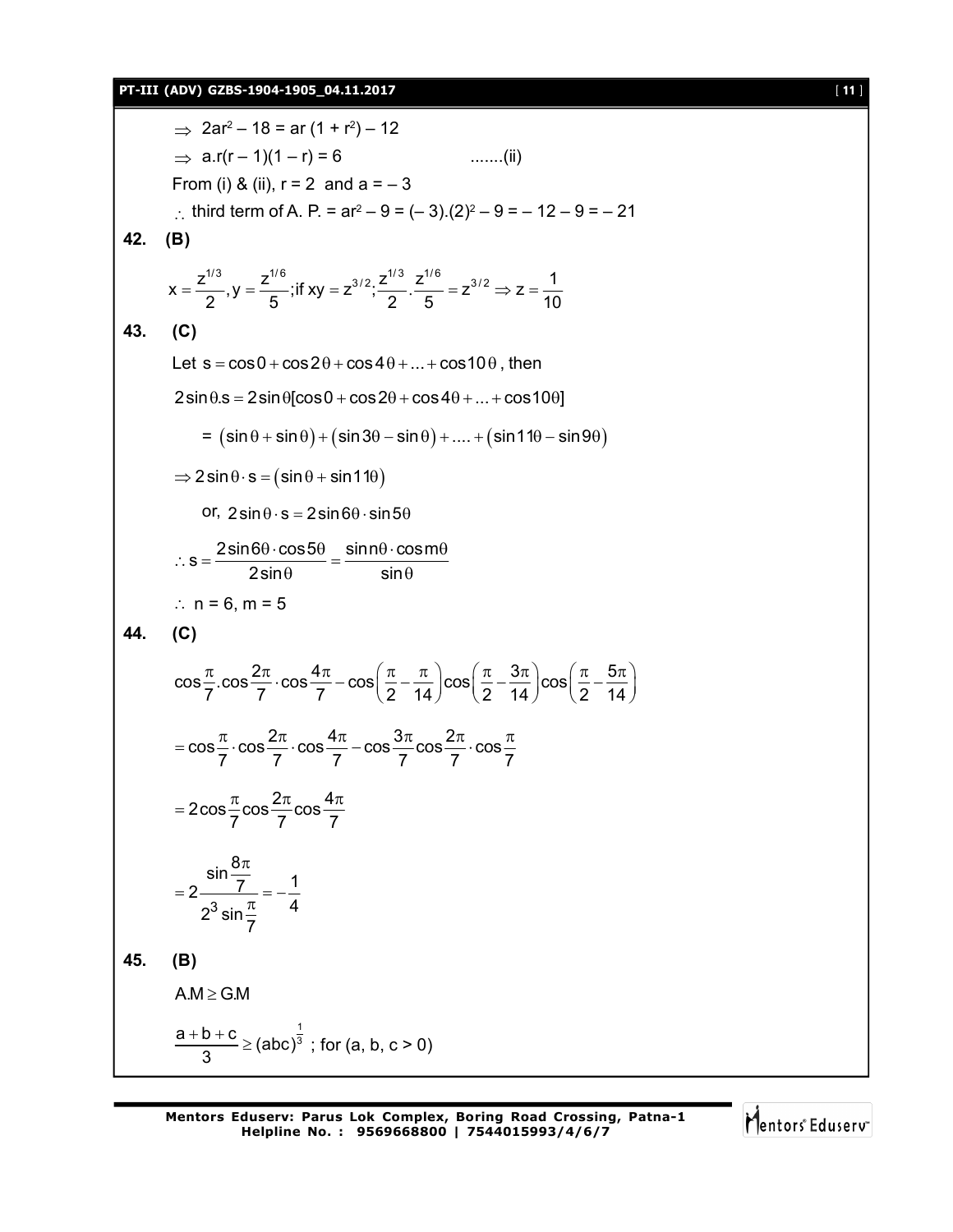[ **12** ] **PT-III (ADV) GZBS-1904-1905\_04.11.2017**

⇒ 
$$
a + b + c ≥ 3(abc)^{\frac{1}{3}}
$$
  
\nbut given  $ab^2c^3$ ,  $a^2b^3c^4$ ,  $a^3b^4c^5$  are in A.P  
\nHence  $2abc = 1 + a^2b^2c^2$  ⇒  $(abc - 1)^2 = 0$  ⇒  $abc = 1$   
\nhence minimum value of  
\n $a + b + c = 3(abc)^{\frac{1}{3}} = 3.(1)^{\frac{1}{3}} = 3$   
\n46. (A)  
\nThe given expression is  
\n $1 + 2sin3x sin 2x + \frac{1 - cos4x}{2} + \frac{1 - cos6x}{2}$   
\n⇒  $1 + 2sin3x sin 2x + sin^2 2x + sin^2 3x$   
\n⇒  $1 + (sin2x + sin3x)^2$   
\nThus least value is 1  
\n47. (A)  
\n $S_n = \sum_{r=1}^n (r^2 - r + 1)(r!)$   
\n $T_r = (r^2 - r + 1)(r!) = [(r^2 - 1) - (r - 2)]r!$   
\n $= (r - 1).(r + 1)! - (r - 2)!$   
\n∴  $T_r = (1 - 1).(r + 1)! - (1 - 2)!!$   
\n $T_2 = (2 - 1).(2 + 1)! - (2 - 2)2!$   
\n $T_3 = (3 - 1).(3 + 1)! - (3 - 2).3!$   
\n $\dots$   
\n $T_{n-1} = (n - 2).n! - (n - 3).(n - 1)!$   
\n $T_n = (n - 1).(n + 1)! - (n - 2).n!$   
\n $\frac{1}{n} = (n - 1).(n + 1)! + 1 = 1 + (n - 1)!(n - 1)(n + 1)n$   
\n $= 1 + (n - 1)!(n^3 - n)$ 

Mentors<sup>e</sup> Eduserv<sup>-</sup>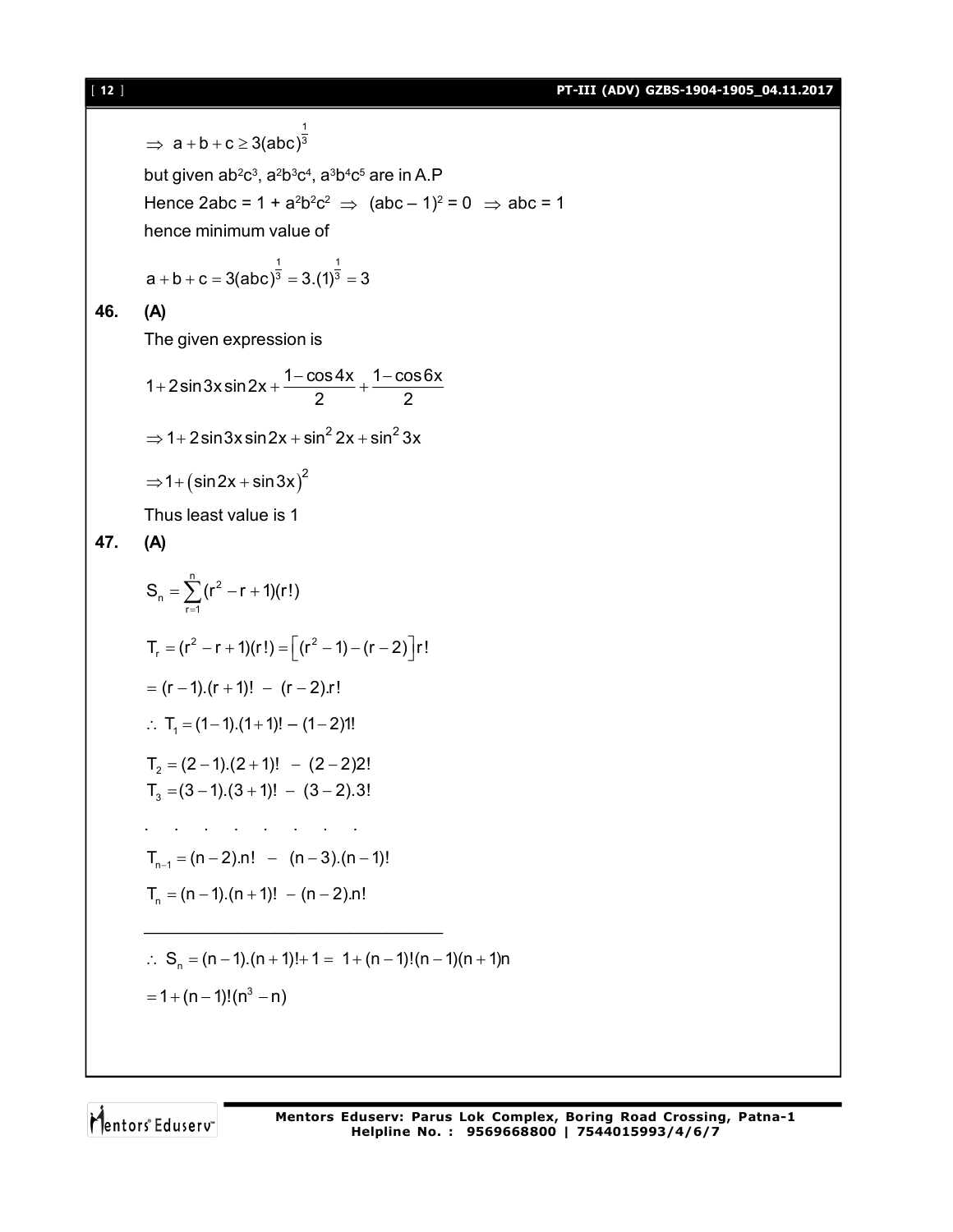**48. (B)**  $B \cap (A \cup B) = B$ **49 (A, C, D)**  $T_r = \frac{r\sqrt{r+1}-(r+1)\sqrt{r}}{r^2(r+1)(r+1)^2r}$  $r^2(r + 1) - (r + 1)^2r$  $=\frac{r\sqrt{r+1}-(r+1)}{2(r+1)}$  $+1$ ) – (r + 1  $(r + 1)\sqrt{r} - r\sqrt{r} + 1$  1 1  $r(r + 1)$   $\sqrt{r}$   $\sqrt{r + 1}$  $=\frac{(r+1)\sqrt{r-r}\sqrt{r+1}}{r}=\frac{1}{r}$  $+1$ )  $\sqrt{r}$   $\sqrt{r}$  + r r+1  $T_r$   $\sqrt{r+1} - \sqrt{r}$   $\sqrt{r+2}$  $T_{r+1}$   $\sqrt{r+2} - \sqrt{r+1}$   $\sqrt{r}$  $=\frac{\sqrt{r+1}-\sqrt{r}}{\sqrt{r+1}}\cdot\frac{\sqrt{r+2}}{\sqrt{r+1}}$  $\frac{(r+1-\sqrt{r})}{r+2-\sqrt{r}+1}\cdot\frac{\sqrt{r}+2}{\sqrt{r}} = \frac{\sqrt{r}+2+\sqrt{r}+1}{\sqrt{r}+1+\sqrt{r}}\cdot\frac{\sqrt{r}+2}{\sqrt{r}} > 1 \Rightarrow T_r > T_{r+1}$  $r+1+\sqrt{r}$   $\sqrt{r}$   $\sqrt{r}$   $\sqrt{r}$   $\sqrt{r}$  $=\frac{\sqrt{r}+2+\sqrt{r}+1}{\sqrt{r}}\cdot\frac{\sqrt{r}+2}{\sqrt{r}}>1 \Rightarrow T_{r}>^{-1}$  $+1 + 1$ n ∠ 'r<br>r=1  $T_{\rm r} = \left(\frac{1}{7} - \frac{1}{\sqrt{2}}\right) + \left(\frac{1}{\sqrt{2}} - \frac{1}{\sqrt{2}}\right) + \dots + \left(\frac{1}{\sqrt{2}} - \frac{1}{\sqrt{2}}\right) = 1 - \frac{1}{\sqrt{2}} < 1$  $\vec{r}$  (1  $\sqrt{2}$ )  $\sqrt{2}$   $\sqrt{3}$ )  $\sqrt{n}$   $\sqrt{n+1}$   $\sqrt{n+1}$  $\sum_{r=1}^{n} T_r = \left(\frac{1}{1} - \frac{1}{\sqrt{2}}\right) + \left(\frac{1}{\sqrt{2}} - \frac{1}{\sqrt{3}}\right) + \dots + \left(\frac{1}{\sqrt{n}} - \frac{1}{\sqrt{n+1}}\right) = 1 - \frac{1}{\sqrt{n+1}} < 1$ **50. (B, D) 51. (B, D)** Dividing by  $cos(2012^\circ)$ , we get  $\tan \theta = \frac{1 + \tan 2012}{1 + \tan 2012}$  $1 - tan 2012$  $\theta = \frac{1 + \tan 2012^{\circ}}{1 + \cos 2012^{\circ}}$ – tan2012°  $\Rightarrow$  tan  $\theta$  = tan(2012 $\degree$  + 45 $\degree$ ) = tan 2057 $\degree$  $\Rightarrow$  Hence  $\theta$  = k (180 $^0$ ) + 2057 $^0$ Put  $k = -10$  $\theta$  = 2057° – 1800° = 257° If  $k = -11 \implies \theta = 77^\circ$ **52. (A, B, D)**  $P(x) = 1 + \cos \frac{\pi}{2}$  | 1 + sin  $\frac{\pi}{2}$  | 1 - sin  $\frac{\pi}{2}$  | 1 - cos  $6x$   $\left(\begin{array}{ccc} 6x & 6x \end{array}\right)$   $6x$   $\left(\begin{array}{ccc} 6x & 6x & 6x \end{array}\right)$  $=\left(1+\cos\frac{\pi}{6x}\right)\left(1+\sin\frac{\pi}{6x}\right)\left(1-\sin\frac{\pi}{6x}\right)\left(1-\cos\frac{\pi}{6x}\right)$  $P(x) = \frac{1}{2} \sin^2$ 4 3x  $=\frac{1}{4}\sin^2\left(\frac{\pi}{3x}\right)$ **53. (1)**  $x = \frac{1}{9}(999...9) = \frac{1}{9}(10^{20} - 1);$  $=$   $\frac{1}{9}(999...9)$  $=$   $\frac{1}{9}(10^{20}-1)$ ;  $y = \frac{1}{3}(999...9)$  $=$   $\frac{1}{3}(10^{10}-1)$ ;  $=$   $\frac{1}{3}(999...9)$   $=$   $\frac{1}{3}(10^{10}-1)$ ;  $z = \frac{2}{9}(999...9)$   $=$   $\frac{2}{9}(10^{10}-1)$  $9'$  9  $=\frac{2}{6}(999...9)=\frac{2}{6}(10^{10}-1)$ 

Mentors<sup>®</sup> Eduserv<sup>®</sup>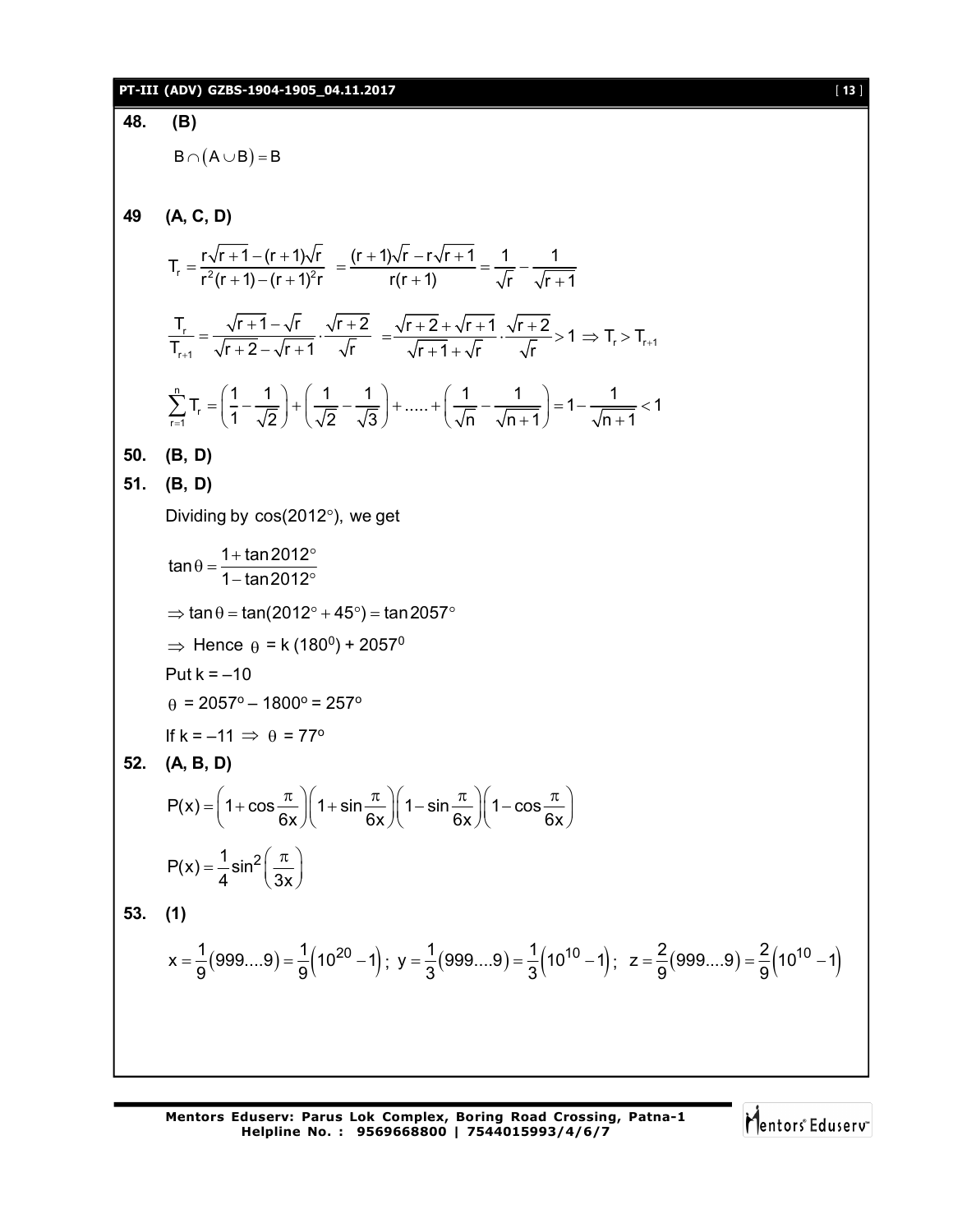**54. (4)** If  $A + B = 45^{\circ}$  then (1+ tanA)(1+ tanB) = 2 **55. (3) 56. (4) 57. (1)** 3x, 4y, 5z are in G.P.  $\therefore$  16y<sup>2</sup> = 15xz ....(1) and  $y =$ 2xz  $x + z$ ....(2) using (2) in (1)  $16 \times 4x^2z^2 = 15(x + z)^2xz$  $(x + z)^2$ xz  $\frac{+Z)^2}{\sqrt{2}}$  = 64  $\frac{1}{15}$ ;  $\frac{x}{-} + \frac{z}{-} + 2 = \frac{64}{15}$  $\frac{x}{z} + \frac{z}{x} + 2 = \frac{64}{15}$ ;  $\therefore \frac{x}{z} + \frac{z}{x} = \frac{34}{15}$ z x 15  $+ - = -$ :  $m = 34$  and  $n = 15$ :  $m + n = 34 + 15 = 49$ **58. (4)**  $2\sin^2 x + 5\sin x - 3 = 0$  $\sin x = -3, \frac{1}{2}$ 2  $\Rightarrow$  sin x =  $-3$  $x = \frac{\pi}{2}, \frac{5\pi}{2}, \frac{13\pi}{2}, \frac{17\pi}{2}$ 6 **6 6** 6  $=\frac{\pi}{6}, \frac{5\pi}{6}, \frac{13\pi}{6}, \frac{17\pi}{6}$ 59.  $(A \rightarrow p; B \rightarrow p; C \rightarrow p; D \rightarrow p)$  $2\frac{0}{2}$  2 cos<sup>2</sup> 2 2 cos<sup>2</sup> 2<sup>n-1</sup>  $n^{(0)}$  = latter  $\frac{n}{2}$  cos  $\theta$  cos  $2\theta$  cos  $2^{n}$  $f_n(\theta) = \tan \frac{\theta}{2} \cdot \frac{2\cos^2 \frac{\theta}{2}}{2 \cdot 2\cos^2 \theta} \cdot ... \cdot \frac{2\cos^2 2^{\theta}}{2\cos^2 \theta}$ 2  $\cos\theta$   $\cos2\theta$   $\cos2$  $\frac{\theta}{2}$  2000<sup>2</sup>  $\theta$  2000<sup>2</sup> 2<sup>n-</sup>  $\theta$ ) = tan  $\frac{\theta}{2}$ .  $\frac{2\cos^2\theta}{2}$ .  $\frac{2\cos^2\theta}{2}$ .  $\frac{2\cos^2 2^{11} \theta}{2}$  $\theta$  cos2 $\theta$  cos2<sup>n</sup> $\theta$  $_{\sf n}$   $\int$  2 sin  $0.$  cos  $0.$  cos 2 $0.$   $\ldots$  cos 2 $^{\sf n-1}$  (  $\frac{\sin \theta}{\cos 2^n}$ .  $2^n \cdot \left\{ \frac{2 \sin \theta \cdot \cos \theta \cdot \cos 2\theta \dots \cdot \cos 2\theta}{2 \sin \theta} \right\}$  $\cos 2^{\mathsf{n}} \theta$  2sin  $=\frac{\sin\theta}{2^0} \cdot 2^n \cdot \left\{ \frac{2\sin\theta \cdot \cos\theta \cdot \cos 2\theta \dots \cdot \cos 2^{n-1}\theta}{2\sin\theta} \right\}$  $\theta$   $\begin{pmatrix} 2\sin\theta & \cdots & \cdots \end{pmatrix}$  $n \cdot \frac{\sin 2^n \theta}{1} - \tan 2^n$  $\frac{\sin\theta}{\cos 2^n \theta} \cdot 2^n \cdot \frac{\sin 2^n \theta}{2^n \sin \theta} = \tan 2$  $\cos 2^n \theta$  2<sup>n</sup> sin  $=\frac{\sin\theta}{2} \cdot 2^{n} \cdot \frac{\sin 2^{n}\theta}{2} = \tan 2^{n}\theta$  $\theta$  2<sup> $\theta$ </sup>sin $\theta$ 

Mentors<sup>®</sup> Eduserv<sup>®</sup>